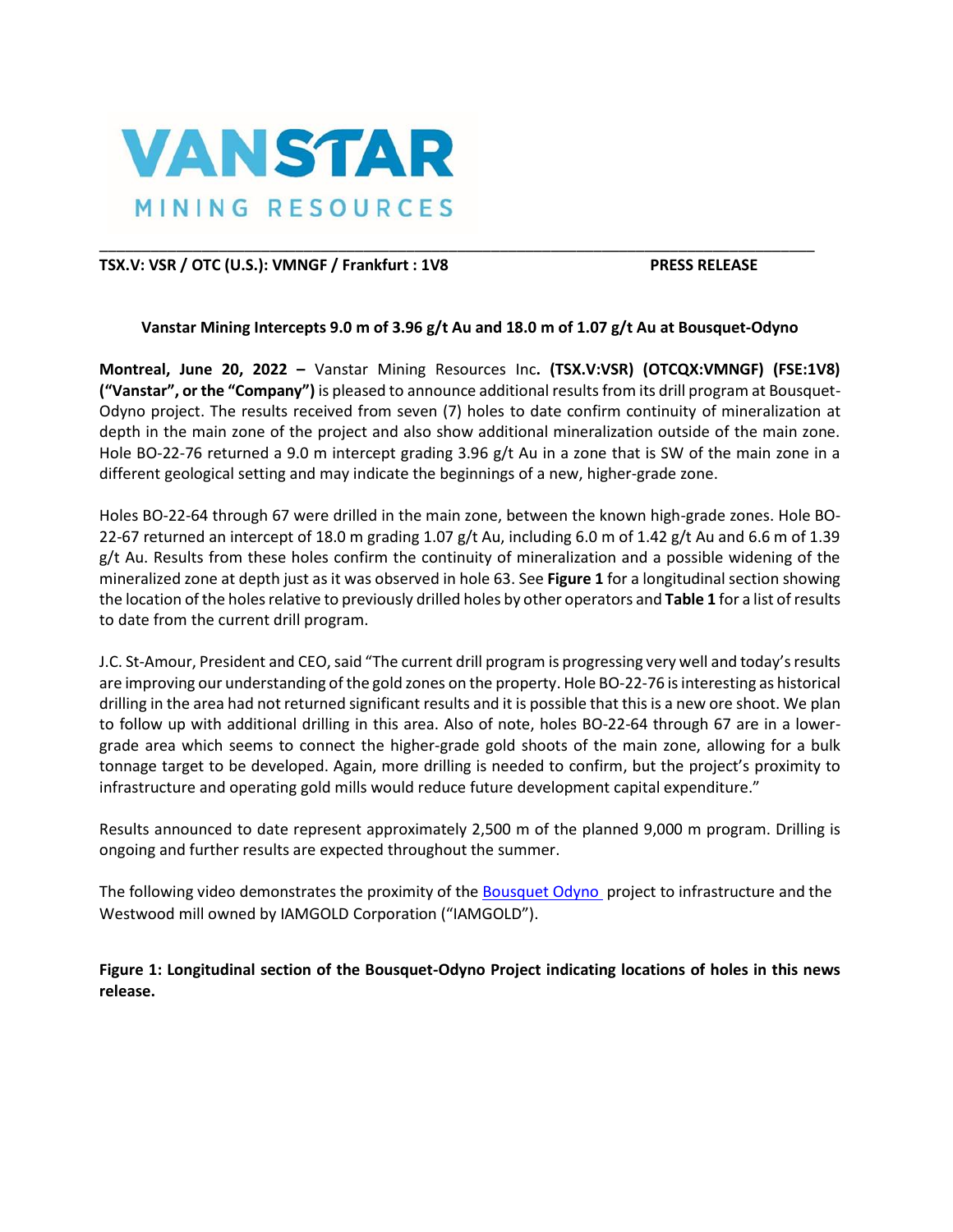

| Table 1: Results from the 2022 Bousquet-Odyno Drill Program including previously released holes |  |  |  |
|-------------------------------------------------------------------------------------------------|--|--|--|
|-------------------------------------------------------------------------------------------------|--|--|--|

| Hole     | From (m) | To(m) | Length $*(m)$ | Au $(g/t)$ | <b>Metal Factor</b><br>$(g/t*m)$ |                        |
|----------|----------|-------|---------------|------------|----------------------------------|------------------------|
| BO-22-63 | 212.9    | 213.4 | 0.5           | 2.08       | 1                                |                        |
| and      | 215.5    | 217.0 | 1.5           | 1.99       | 3                                |                        |
| and      | 229.0    | 230.5 | 1.5           | 1.70       | 3                                |                        |
| and      | 301.0    | 322.0 | 21.0          | 5.23       | 110                              | Previously<br>reported |
| incl.    | 308.5    | 319.0 | 10.5          | 10.14      | 106                              | Previously<br>reported |
| BO-22-64 | 104.0    | 110.5 | 6.5           | 2.10       | 14                               | Previously<br>reported |
| incl.    | 106.0    | 109.5 | 3.5           | 3.53       | 12                               | Previously<br>reported |
| BO-22-65 | 196.8    | 200.5 | 3.8           | 1.15       | 4                                |                        |
| BO-22-67 | 209.5    | 227.5 | 18.0          | 1.07       | 19                               |                        |
| incl.    | 209.5    | 215.5 | 6.0           | 1.42       | 9                                |                        |
| incl.    | 220.9    | 227.5 | 6.6           | 1.39       | 9                                |                        |
| BO-22-74 | 319.0    | 322.0 | 3.0           | 1.74       | 5                                |                        |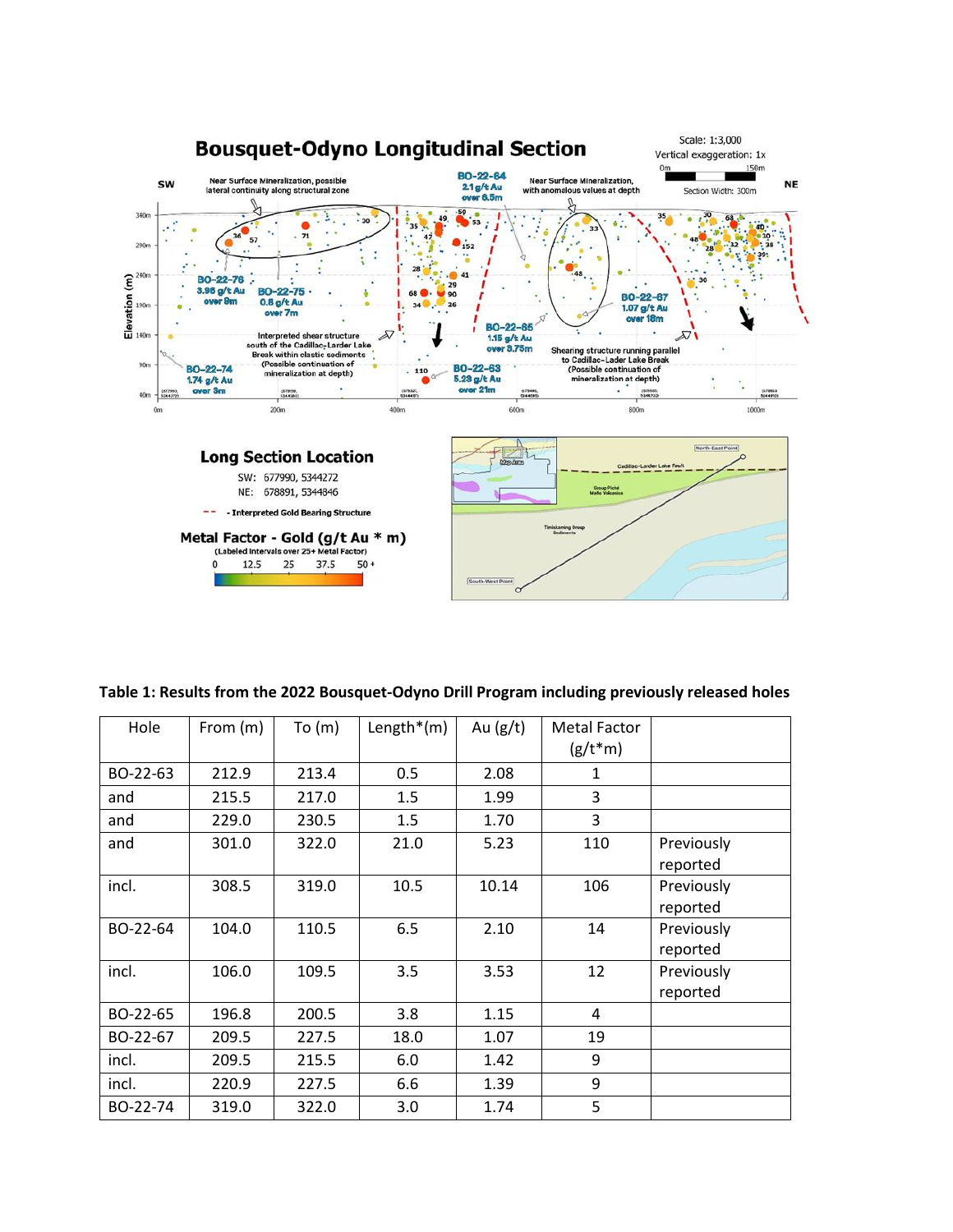| BO-22-75 | 16.0 | 17.5 | ∸. ∟ | 1.01 |    |  |
|----------|------|------|------|------|----|--|
| BO-22-75 | 81.0 | 88.0 | . ب  | 0.80 |    |  |
| BO-22-76 | 59.5 | 68.5 | 9.0  | 3.96 | 36 |  |

**\***True widths are estimated at 65 to 95% of the core interval.

| <b>HOLE-ID</b> | <b>EASTING</b> | <b>NORTHING</b> | <b>ELEVATION</b> | AZIMUTH | <b>DIP</b> | <b>EOH</b> |
|----------------|----------------|-----------------|------------------|---------|------------|------------|
| BO-22-63       | 678417         | 5344358         | 357              | 350     | $-70$      | 340        |
| BO-22-64       | 678547         | 5344521         | 356              | 350     | $-70$      | 377        |
| BO-22-65       | 678586         | 5344500         | 352              | 343     | -63        | 274        |
| BO-22-67       | 678636         | 5344499         | 350              | 345     | $-55$      | 298        |
| BO-22-74       | 678051         | 5344412         | 339              | 180     | -45        | 358        |
| BO-22-75       | 678109         | 5344451         | 339              | 142     | $-45$      | 325        |
| BO-22-76       | 678119         | 5344282         | 339              | 142     | $-45$      | 325        |

### **Table 2: Drill Hole information 2022 Bousquet-Odyno Drill Program**

#### **Qualified Person**

Mr. Gilles Laverdière, P.Geo, consultant geologist and qualified person under NI 43-101 has read and approved this press release.

#### **About Bousquet-Odyno**

Bousquet-Odyno is comprised of 37 contiguous mining claims covering approximately 1,492 ha and is located directly south of highway 117 between the towns of Rouyn-Noranda and Malartic in the Province of Quebec. The Property lies within the Abitibi greenstone gold belt, along the Cadillac break, a prolific gold bearing regional structure that has produced 100 million ounces of gold since 1900. Vanstar can earn a 75% interest in the project from IAMGOLD by spending \$4 million over four years. IAMGOLD will have the right to back-in to 50% of the project.

#### **About Vanstar**

Vanstar Mining Resources Inc. is a gold exploration company with properties located in Northern Québec at different stages of development. The Company owns a 25% interest in the Nelligan project (3.2 million inferred ounces Au, NI 43-101 October 2019) and a 1% NSR. The Nelligan Project won the "Discovery of the Year" award at the 2019 Quebec Mineral Exploration Association Xplor Gala. Vanstar is also earning 75% into the Bousquet-Odyno project located along the Cadillac Break and owns 100% of the Felix property in the Chicobi Group (Abitibi mining camp, 65 km East of Amex Perron property), the Amanda property, a 7,306 ha property located on the Auclair formation with historic gold showings up to 12.1 g/t Au over 3 meters, and the Frida and Eva properties located in the James Bay area.

#### **Source :**

JC St-Amour. President and CEO +1 (647) 296-9871 [jc@vanstarmining.com](mailto:jc@vanstarmining.com)